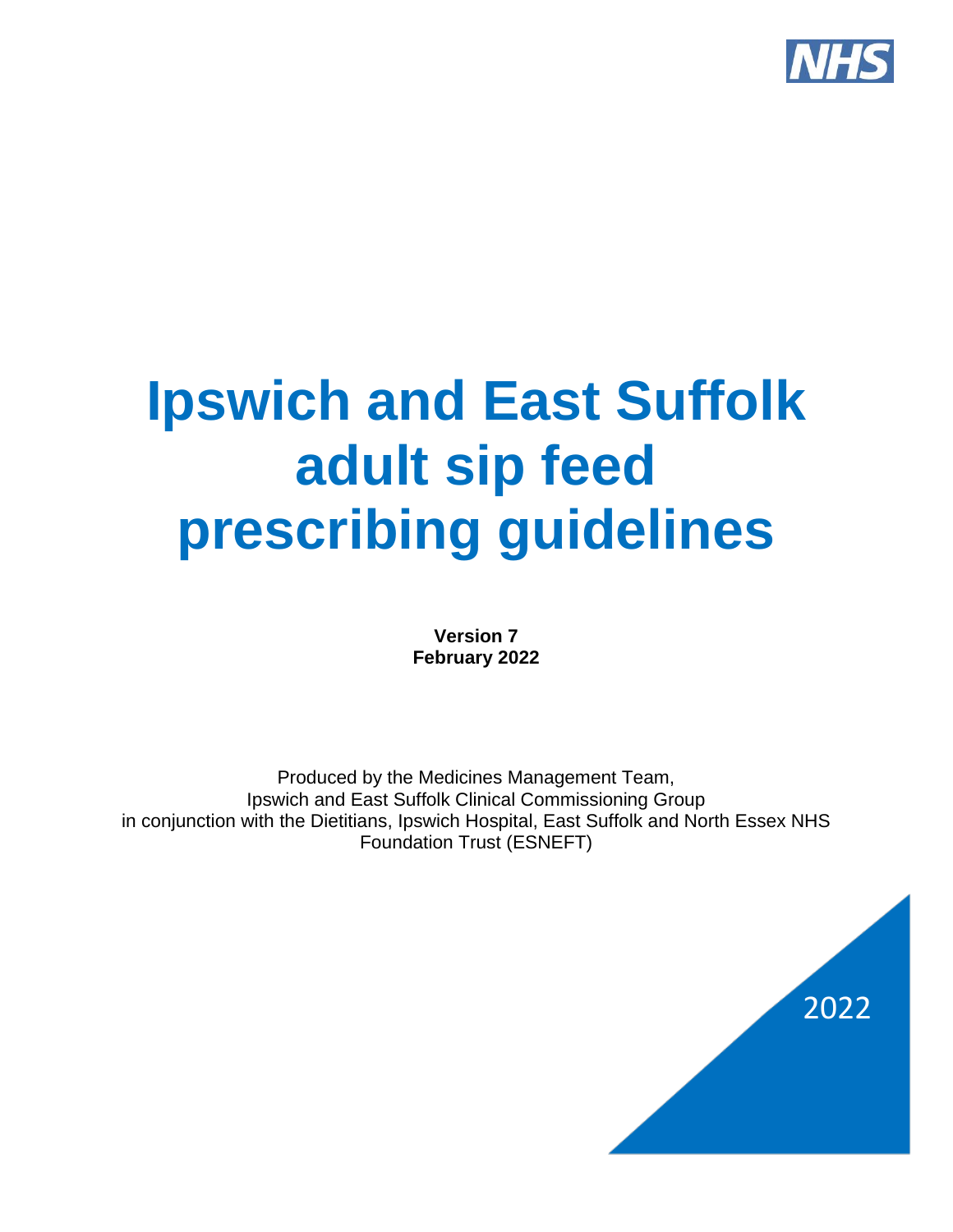

### **Contents**

| Aim and Objectives                                                              | 2  |
|---------------------------------------------------------------------------------|----|
| <b>Nutritional Screening</b>                                                    | 2  |
| <b>Nutrition Sip Feed Flow Chart</b>                                            | 3  |
| Advisory Committee on Borderline Substances (ACBS) guidance on FP10 prescribing | 4  |
| Key to colour coding of sip feeds                                               | 4  |
| Sip feed formulary                                                              | 5  |
| <b>Useful links</b>                                                             | 10 |
| Appendix 1. Change log                                                          | 11 |

#### **Acknowledgement**

Lauren Strathearn & Susan Clarke, Specialist Community Dietitian, Ipswich Hospital, ESNEFT

All prices correct as per BNF (10/11/2021)

Approved by the Ipswich and East Suffolk CCG Prescribing Workstream February 2022. Next review February 2024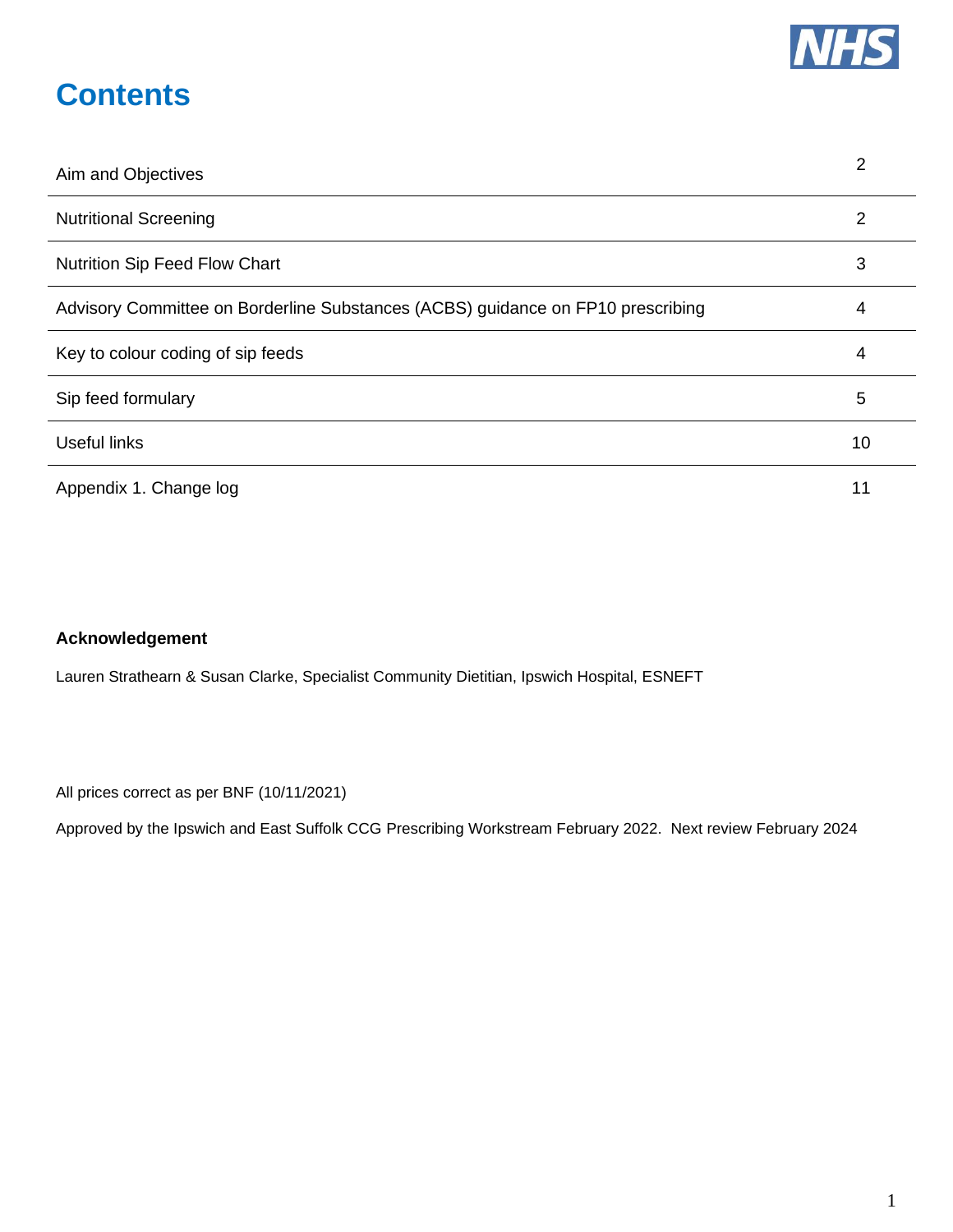

### **Introduction**

#### **Aim**

This document aims to provide clear guidance for prescribing nutritional sip feeds in adult patients (>18 years) in Ipswich and East Suffolk. It is intended for use by General Practitioners, Practice Nurses, Community Nurses and other community prescribers. This version provides an update to the products and prices since version 6.2 of January 2021.

#### **Objectives**

- To improve the management of patients who are malnourished or identified as at risk of malnutrition
- To ensure appropriate cost-effective sip feed prescribing
- To reduce wastage through tailoring sip feed prescriptions to individual preferences
- To stop repeat prescriptions without regular review.

#### **Nutritional screening**

Nutritional screening should be the first step in identifying people at risk of malnutrition. Vulnerable groups include those with chronic diseases, older people, those recently discharged from hospital and those who are socially isolated.

#### **Malnutrition screening in the community – implementing MUST**

The NICE guidelines for nutrition support in adults (2006) state the following should be considered when assessing the need for nutrition support:

- The patient's current BMI
- Percentage unintentional weight loss
- The length of time that (food) intake has been / or is likely to remain inadequate.

The Malnutrition Universal Screening Tool (MUST) incorporates all of the above and has been validated across a range of settings including general practice, the community and care homes. It is consistent, reproducible and easy to use. In addition to identifying malnutrition risk, it provides nutritional care plans to enable health professionals and carers to respond immediately if a patient is identified as being malnourished or at risk of malnutrition. The tool is available to download from [www.bapen.org.uk.](http://www.bapen.org.uk/)

Community dietitians at the Ipswich Hospital (ESNEFT) provide ongoing training to care home staff, Community Nurses, Local Care Teams and other care workers in Suffolk in using the MUST Tool and the food first approach. Contact Ipswich (01473 704000) dietitians to access MUST training.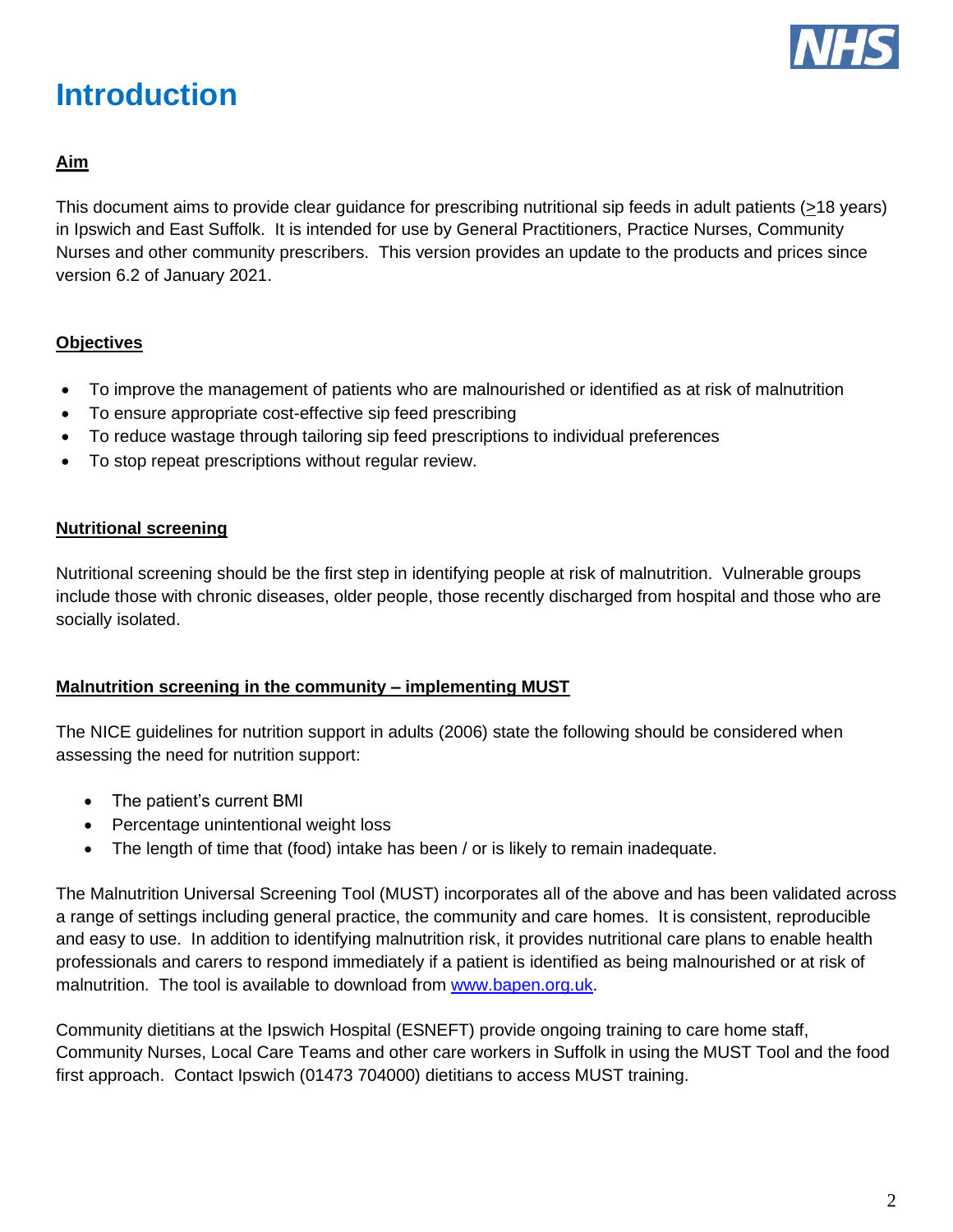

### **Nutrition Sip Feed Flow Chart (excludes residents in Care Homes\*)**

\* See the policy on ONS in Care Homes – link on page 10

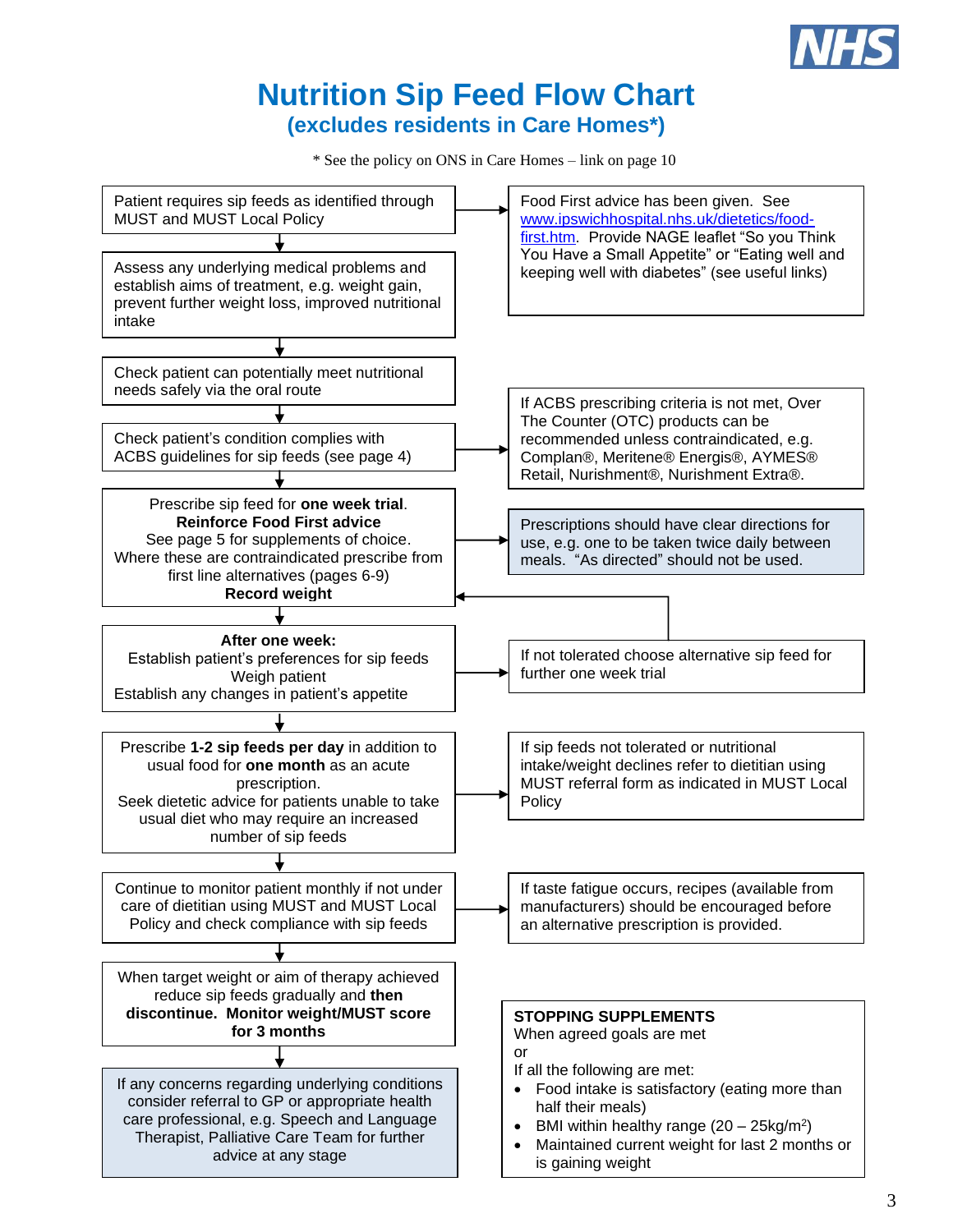## **Advisory Committee on Borderline Substances (ACBS) guidance on FP10 prescribing**

The Advisory Committee on Borderline Substances (ACBS) recommends the prescription of certain food products (such as enteral or sip feeds) on the basis that they are used as a treatment of the management of specified conditions.

The prescription of sip feeds should only occur when the patient's condition falls into one or more of the ACBS approved categories:

| <b>Standard ACBS indications</b>                                                                                                                                                                                                                                   | <b>Other ACBS indications</b>                                                    |
|--------------------------------------------------------------------------------------------------------------------------------------------------------------------------------------------------------------------------------------------------------------------|----------------------------------------------------------------------------------|
| Short bowel syndrome<br>Intractable malabsorption<br>Pre-operative preparation of patients who are<br>malnourished<br>proven Inflammatory bowel disease<br>Following total gastrectomy<br>Disease related malnutrition (DRM)<br><b>Bowel fistulae</b><br>Dysphagia | <b>Continuous Ambulatory Peritoneal Dialysis</b><br>(CAPD)<br>Haemodialysis<br>٠ |

# **Colour Coding Key**

The sip feeds listed in this document have been colour coded to denote the following:

| Green | Recommended first line products - provide the most cost-effective and optimum nutritional<br>content                                                                            |
|-------|---------------------------------------------------------------------------------------------------------------------------------------------------------------------------------|
| Amber | Alternative products if there is a physical or medical reason that a patient cannot take the first<br>line product or if the supplement is not tolerated from the green section |
| Red   | Of limited nutritional content or a specialist product and therefore should only be prescribed<br>under the guidance of a registered dietitian                                  |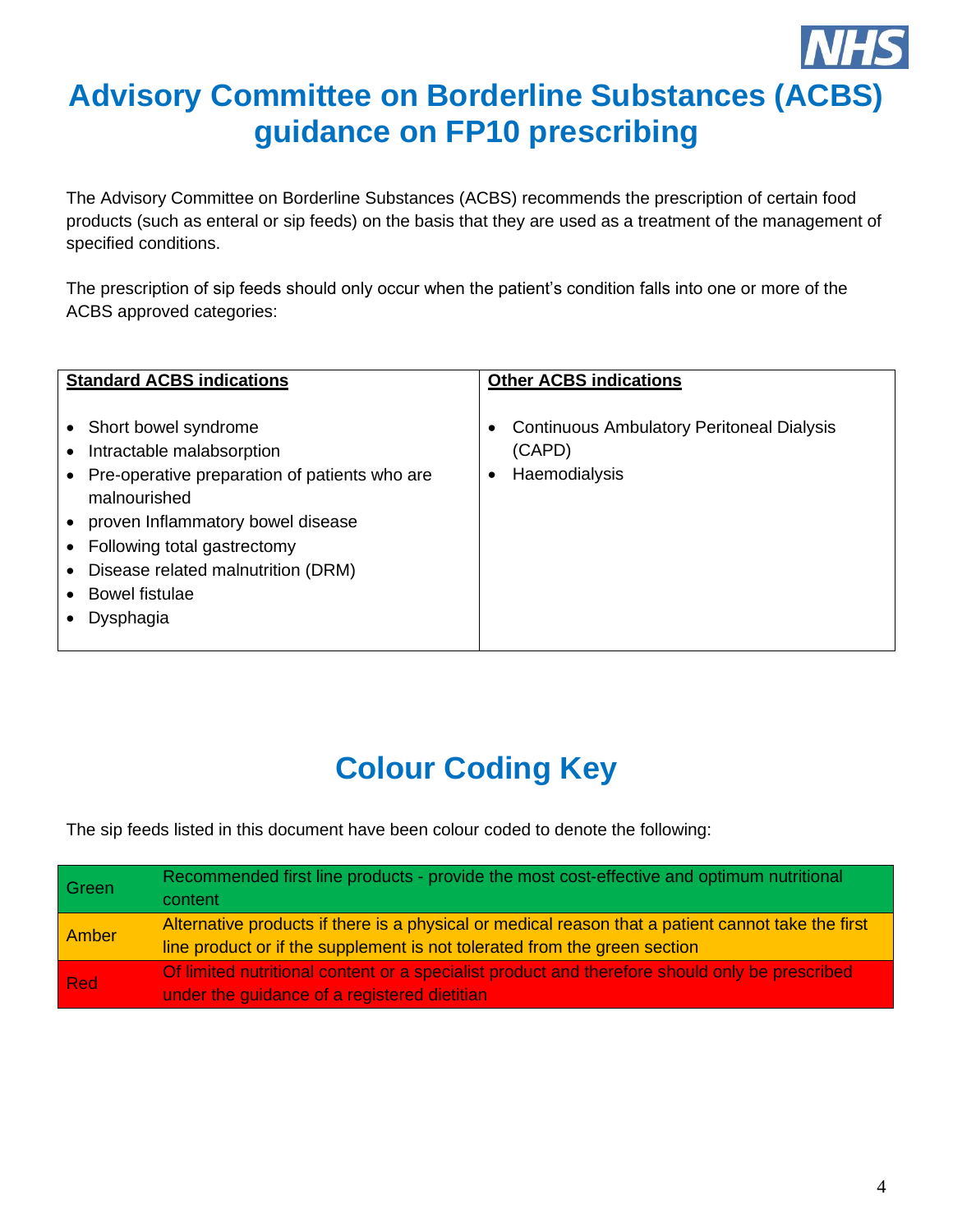

### **Sip Feed Formulary**

This is not an exhaustive list. New products regularly become available. The BNF and MIMS provide the full list of oral nutritional supplements (ONS). Products not listed here are not recommended as first-line and dietetic guidance is recommended before prescribing them.

The first line sip feeds of choice, unless contraindicated, are AYMES Shake, Complan Shake, Ensure Shake, Foodlink Complete, which provide 378-421kcal and 15-20g protein when mixed with 200ml whole milk. AYMES Shake Compact provides 316 – 321kcal and 12g protein when mixed with 100ml whole milk. Their full nutritional profile can be found on the manufacturers' website (see Appendix 1)

#### **First Line – Preferred Options**

| <b>Product</b>                                   | <b>Unit volume</b>                                | <b>Unit price</b>     | <b>Calories per</b><br>serving | Protein (g)<br>per serving |
|--------------------------------------------------|---------------------------------------------------|-----------------------|--------------------------------|----------------------------|
| <b>AYMES Shake</b>                               | 57g sachet                                        | £0.49                 | $384 - 389*$                   | $19*$                      |
|                                                  | 1600g tub (28 x 57g servings)                     | £13.72<br>(E0.49/57g) |                                |                            |
| <b>Complan Shake</b>                             | 57g sachet                                        | £0.49                 | 380*                           | $15.5*$                    |
| <b>Ensure Shake</b>                              | 57g sachet                                        | £0.49                 | $389*$                         | $17*$                      |
| <b>Foodlink Complete</b>                         | 1596g tub (28 x 57g servings)                     | £13.72<br>(E0.49/57g) | $378 - 385*$                   | $17 - 19*$                 |
|                                                  | 57g sachet                                        | £0.49                 |                                |                            |
| <b>AYMES Shake Compact</b>                       | 57g sachet                                        | £0.49                 | $316 - 321**$                  | $12***$                    |
| <b>Foodlink Complete Compact</b>                 | 57g sachet                                        | £0.49                 | $318**$                        | $15***$                    |
| <b>Starter Packs</b>                             |                                                   |                       |                                |                            |
| <b>AYMES Shake Starter Pack</b>                  | 5 flavours AYMES Shake                            | £0.66                 | $384 - 389*$                   | $19*$                      |
| <b>AYMES Shake Compact Starter Pack</b>          | 5 flavours of AYMES Shake<br>Compact              | £0.96                 | $316 - 321**$                  | $12**$                     |
| <b>Complan Shake Starter Pack</b>                | 5 flavours of Complan Shake                       | £0.67                 | $380*$                         | $15.5*$                    |
| <b>Foodlink Complete Starter Pack</b>            | 5 flavours of Foodlink<br>Complete                | £0.66                 | $378 - 385*$                   | $17 - 19*$                 |
| <b>Foodlink Complete Compact Starter</b><br>Pack | 5 flavours of Foodlink<br><b>Complete Compact</b> | £0.66                 | $318**$                        | $15***$                    |

\* when mixed with 200ml whole milk \*\* when mixed with 100ml whole milk

**Suggested intake:** 1-2 servings a day unless otherwise indicated by the clinician or dietitian.

#### **Contraindications:**

- Limited dexterity & inability to make up the shake
- Cow's milk allergy or intolerance
- Soya allergy or intolerance avoid AYMES Shake, Ensure Shake & Foodlink Complete brands
- Less than 6 years of age
- Galactosaemia
- Require thickened fluids
- Require ONS as a sole source of nutrition
- Require additional fibre via their ONS
- Not suitable for use with enteral feeding tubes

Patients with renal disease should be assessed by a dietitian prior to prescribing any of the above. Patients with diabetes should have their oral intake assessed before an ONS is prescribed. Blood glucose levels should be monitored and treatment reviewed as necessary.

If contraindicated, the sip feeds overleaf are recommended as a first-line choice of supplement. Some are available as Starter Packs intended as an initial 3-10 day supply to assess preference.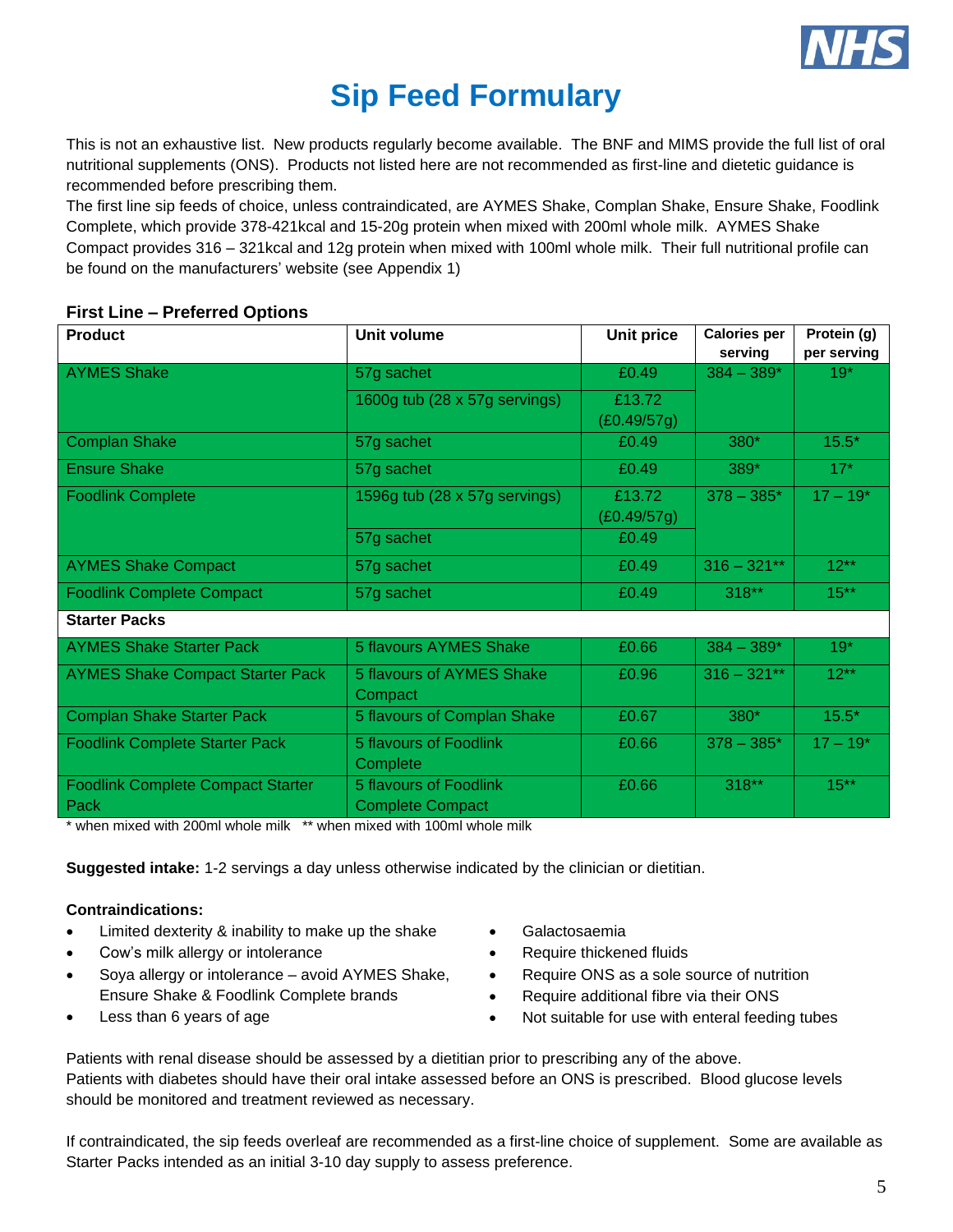

**Alternative options.** Supplements are listed by cost and not by nutritional content.

| Milkshake style sip feeds: |
|----------------------------|
|----------------------------|

| <b>Product</b>                             | <b>Unit volume</b> | Unit price | <b>Calories per</b><br>serving | Protein (g) per<br>serving |
|--------------------------------------------|--------------------|------------|--------------------------------|----------------------------|
| <b>Altraplen Energy</b>                    | 200ml bottle       | £0.89      | 300                            | 12 <sub>2</sub>            |
| EnergieShake Complete 1.5kcal (1.5kcal/ml) | 200ml bottle       | £1.01      | 300                            | 12                         |
| AYMES Complete (1.5kcal/ml)                | 200ml bottle       | £1.05      | 300                            | 12 <sub>2</sub>            |
| Ensure Plus Milkshake Style (1.5kcal/ml)   | 200ml bottle       | £1.12      | 300                            | 12 <sub>2</sub>            |
| Nutricomp Drink Plus (1.5kcal/ml)          | 200ml bottle       | £1.12      | 300                            | 12 <sub>2</sub>            |
| Fortisip Bottle (1.5kcal/ml)               | 200ml bottle       | £1.12      | 300                            | 12 <sub>2</sub>            |
| Supressi 1.28kcal Complete (1.28kcal/ml)   | 200ml bottle       | £1.25      | 256                            | 14                         |
| Fresubin 2kcal mini drink (2kcal/ml)       | 125ml bottle       | £1.29      | 250                            | 12                         |
| Ensure Compact (2.4kcal/ml)                | 125ml bottle       | £1.33      | 300                            | 13                         |
| Altraplen Compact (2.4kcal/ml)             | 125ml bottle       | £1.33      | 300                            | 12                         |
| Fortisip Compact (2.4kcal/ml)              | 125ml bottle       | £1.33      | 300                            | 12 <sub>2</sub>            |
| <b>Fresubin Energy (1.5kcal/ml)</b>        | 200ml bottle       | £1.40      | 300                            | 11                         |
| AYMES 2.0kcal (2kcal/ml)                   | 200ml bottle       | £1.63      | 400                            | 16                         |
| Resource Energy (1.5kcal/ml)               | 200ml bottle       | £2.11      | 300                            | 11                         |
| Ensure Plus Advance (1.5kcal/ml)*          | 220ml bottle       | £2.20      | 330                            | 20                         |
| Fresubin 2kcal (2kcal/ml)                  | 200ml bottle       | £2.23      | 400                            | 20                         |
| Fortisip 2kcal (2kcal/ml)                  | 200ml bottle       | £2.22      | 400                            | 20                         |
| Fresubin 3.2kcal (3.2kcal/ml)              | 125ml bottle       | £2.35      | 400                            | 20                         |
| Ensure (1 kcal/ml)                         | 250ml can          | £2.49      | 251                            | 10                         |
| <b>Fresubin Original (1kcal/ml)</b>        | 200ml bottle       | £2.48      | 200                            | 8                          |

 $*$  for those over 65 years of age, BMI <23kg/m<sup>2</sup>.

Juice-style sip feeds: An alternative for patients who do not like/tolerate milk or milk-based sip feeds.

| <b>Product</b>                       | Unit volume  | Unit price | <b>Calories per serving</b> | Protein (g) per<br>serving |
|--------------------------------------|--------------|------------|-----------------------------|----------------------------|
| <b>AYMES ActaSolve Smoothie</b>      | 66g sachet   | £1.00      | $297*$                      | $11*$                      |
| Altrajuce (1.5kcal/ml)               | 200ml tetra  | £1.70      | 300                         | 8                          |
| <b>AYMES ActaGainJuce</b>            | 200ml bottle | £1.70      | 300                         | 11                         |
| <b>Ensure Plus Juce (1.5kcal/ml)</b> | 220ml bottle | £2.00      | 330                         | 11                         |
| Fresubin Jucy (1.5kcal/ml)           | 200ml bottle | £2.01      | 300                         | 8                          |
| Fortijuce (1.5kcal/ml)               | 200ml bottle | £2.02      | 300                         | 8                          |

\* when made up with 150ml water

#### Yoghurt-style sip feeds:

Less sweet, and useful for patients with taste fatigue or taste changes.

| <b>Product</b>                                | Unit volume  | Unit price | <b>Calories per</b><br>serving | Protein (g) per<br>serving |
|-----------------------------------------------|--------------|------------|--------------------------------|----------------------------|
| <b>Ensure Plus Yoghurt Style (1.5kcal/ml)</b> | 200ml bottle | £1.16      | 300                            |                            |
| Fresubin YoDrink (1.5kcal/ml)                 | 200ml bottle | £1.44      | 300                            | 15                         |
| <b>Fortisip Yogurt Style (1.5kcal/ml)</b>     | 200ml bottle | £2.33      | 300                            |                            |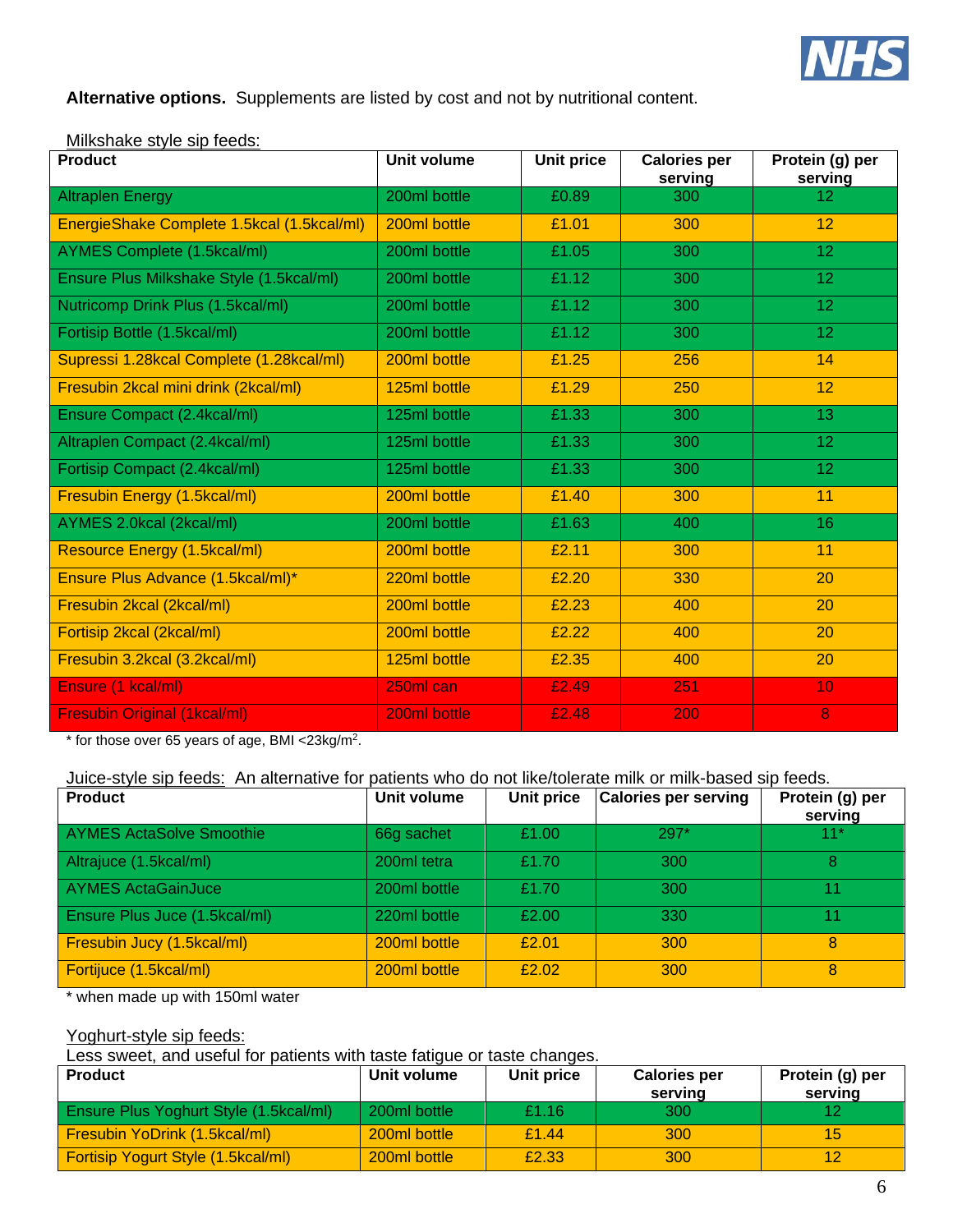

#### Savoury-style supplements: Best served warm as a soup or added to sauces.

| <b>Product</b>                                                                   | Unit volume | Unit price | <b>Calories per</b><br>serving | Protein (g) per<br>serving |
|----------------------------------------------------------------------------------|-------------|------------|--------------------------------|----------------------------|
| AYMES ActaSolve Savoury (1 kcal/ml)                                              | 57a sachet  | £0.71      | 247-251*                       |                            |
| اللاحقان المتحامين المشارع المتحدث المتحام المتحدث والمستحدث والمستحدث والمستحدث |             |            |                                |                            |

\*when made up with water, \*\* when made up with whole milk

#### **Other nutritional supplements available on prescription (not an exhaustive list)**

Other energy and protein supplements are available in the form of powders, liquids and desserts.

#### Powdered milkshake style drinks:

These drinks are made up with fresh milk or water. They are high in calories. Mixing instructions can be obtained from the manufacturer's website.

| <b>Product</b>                            | Unit volume                       | <b>Unit price</b>     | <b>Calories per</b><br>serving | Protein (g) per<br>serving |
|-------------------------------------------|-----------------------------------|-----------------------|--------------------------------|----------------------------|
| <b>AYMES Shake</b>                        | 57g sachet                        | £0.49                 | $384 - 389*$                   | $19*$                      |
|                                           | 1600g tub (28 x 57g)<br>servings) | £13.72<br>(E0.49/57g) |                                |                            |
| <b>Complan Shake</b>                      | 57g sachet                        | £0.49                 | 380*                           | $15.5*$                    |
| <b>Ensure Shake</b>                       | 57g sachet                        | £0.49                 | 389*                           | $17*$                      |
| <b>Foodlink Complete</b>                  | 57g sachet                        | £0.49                 | 378 - 385*                     | $17 - 19*$                 |
|                                           | 1596g tub (28 x 57g)<br>servings) | £13.72<br>(E0.49/57g) |                                |                            |
| <b>EnergieShake Powder</b>                | 57g sachet                        | £0.44                 | $381*$                         | $16*$                      |
| <b>AYMES Shake Compact</b>                | 57g sachet                        | £0.49                 | $316 - 321$ ^                  | $12^$                      |
| <b>Foodlink Complete Compact</b>          | 57g sachet                        | £0.49                 | $318^$                         | $15^$                      |
| <b>Fresubin Powder Extra</b>              | 62g sachet                        | £0.70                 | $400*$                         | $18*$                      |
| <b>AYMES Shake Fibre</b>                  | 57g sachet                        | £0.71                 | $374*$                         | $19*$                      |
| <b>Foodlink Complete with Fibre</b>       | 63g sachet                        | £0.72                 | $413 - 421*$                   | $19 - 20*$                 |
| <b>AYMES ActaSolve Protein</b><br>Compact | 57g sachet                        | £0.95                 | 312-315^                       | $20^{\circ}$               |
| <b>AYMES ActaSolve High Energy</b>        | 85g sachet                        | £1.96                 | 588 - 593**                    | $12**$                     |
| <b>Enshake</b>                            | 96.5g sachet                      | £2.61                 | 600**                          | $16***$                    |
| Calshake                                  | 87g sachet (90g chocolate)        | £2.63                 | 600**                          | $12**$                     |
| <b>Scandishake Mix</b>                    | 85g sachet                        | £2.66                 | 587**                          | $12**$                     |

when made up with 200ml whole milk. \*\* when made up with 240ml whole milk ^ when made up with 100ml whole milk.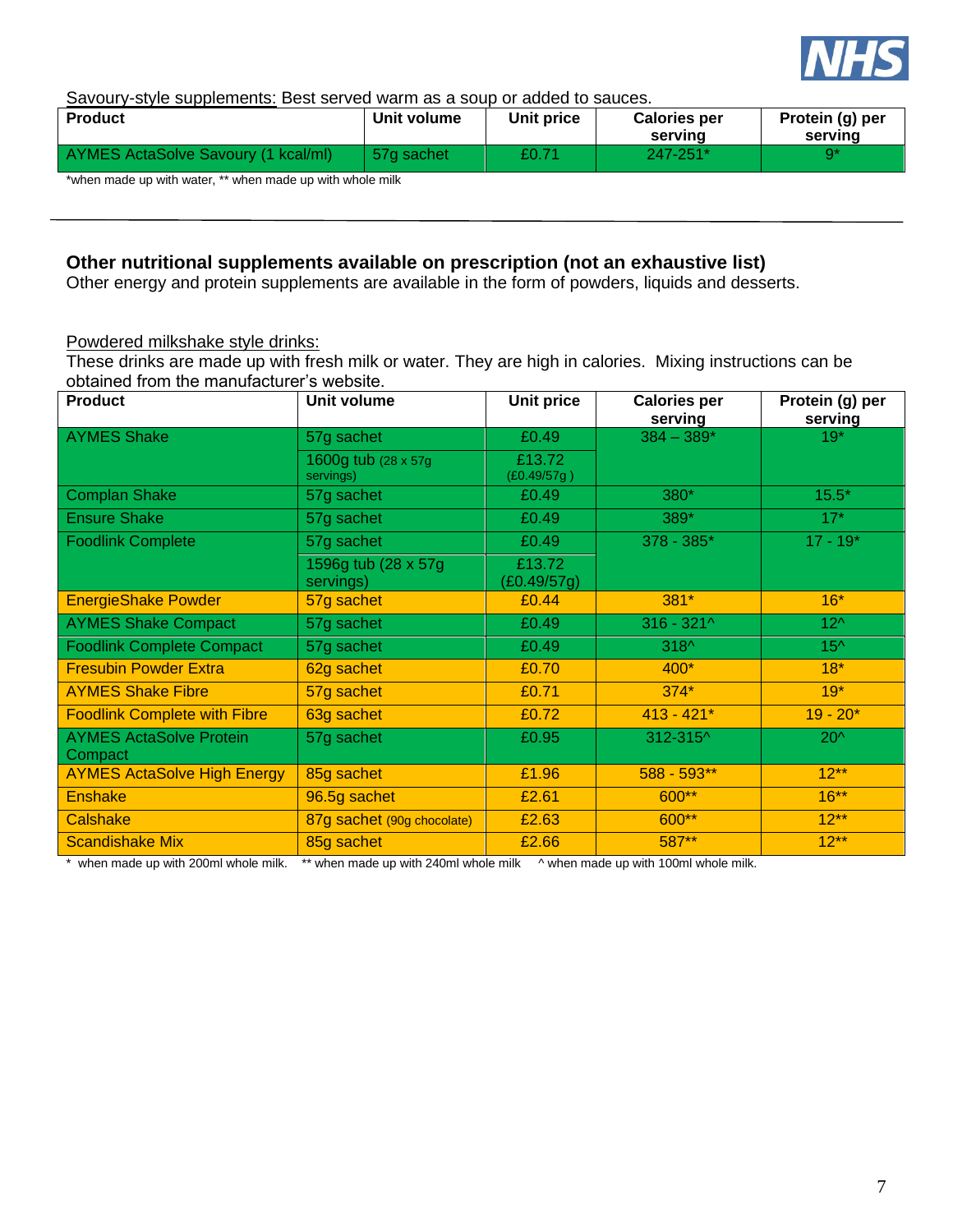

#### High protein sip feeds:

These are high in protein. Useful in patients with chronic wounds, burns or fistulae. Seek advice if any concerns with renal function.

| <b>Product</b>                               | Unit volume                       | Unit price            | <b>Calories per</b><br>serving | Protein (g) per<br>serving |
|----------------------------------------------|-----------------------------------|-----------------------|--------------------------------|----------------------------|
| <b>AYMES Shake</b>                           | 57g sachet                        | £0.49                 | $384 - 389*$                   | $19*$                      |
|                                              | 1600g tub (28 x)<br>57g servings) | £13.72<br>(£0.49/57g) |                                |                            |
| <b>Foodlink Complete</b>                     | 1596g tub<br>(28 x 57g servings)  | £13.72<br>(E0.49/57g) | $378 - 385*$                   | $17 - 19*$                 |
|                                              | 57g sachet                        | £0.49                 |                                |                            |
| <b>AYMES Actagain 2.4 Complete</b>           | 200ml bottle                      | £1.33                 | 480                            | 19                         |
| <b>AYMES Actagain 600</b>                    | 250ml bottle                      | £1.60                 | 600                            | 24                         |
| EnergieShake 2.0kcal                         | 200ml bottle                      | £1.72                 | 400                            | 19                         |
| Altraplen Protein (1.5kcal/ml)               | 200ml bottle                      | £1.73                 | 300                            | 20                         |
| <b>Fortisip Compact Protein (2.4kcal/ml)</b> | 125ml bottle                      | £2.05                 | 300                            | 18                         |
| Fresubin Protein Energy (1.5kcal/ml)         | 200ml bottle                      | £2.19                 | 300                            | 20                         |
| Ensure Plus Advance (1.5kcal/ml)**           | 220ml bottle                      | £2.20                 | 330                            | 20                         |
| Fortisip 2kcal (2kcal/ml)                    | 200ml bottle                      | £2.22                 | 400                            | 20                         |
| Fresubin 2kcal (2kcal/ml)                    | 200ml bottle                      | £2.23                 | 400                            | <b>20</b>                  |
| Fresubin 3.2kcal (3.2kcal/ml)                | 125ml bottle                      | £2.40                 | 400                            | 20                         |
| Fortisip Extra (1.6kcal/ml)                  | 200ml bottle                      | £2.43                 | 318                            | 20                         |

\* when made up with 200ml whole milk \*\* for those over 65 years of age with a BMI <23kg/m<sup>2</sup>

#### Fibre-containing sip feeds: Useful if patient is suffering with constipation. Shake well before drinking.

| <b>Product</b>                                  | Unit volume  | Unit price | <b>Calories per</b><br>serving | Protein (g) per<br>serving |
|-------------------------------------------------|--------------|------------|--------------------------------|----------------------------|
| <b>AYMES Shake Fibre</b>                        | 57g sachet   | £0.71      | $374*$                         | $19*$                      |
| <b>Foodlink Complete with Fibre</b>             | 63g sachet   | £0.72      | $413 - 421*$                   | $19*$                      |
| Supressi 1.28kcal Complete (1.28kcal/ml)        | 200ml bottle | £1.25      | 256                            | 14                         |
| EnergieShake Advance 1.3kcal                    | 200ml bottle | £1.25      | 260                            | 14                         |
| Fresubin 2kcal Fibre mini drink (2kcal/ml)      | 125ml bottle | £1.29      | 250                            | 12 <sup>2</sup>            |
| <b>Nutricomp Drink Plus Fibre (1.56kcal/ml)</b> | 200ml bottle | £1.60      | 312                            | 13                         |
| Resource 2.0 Fibre (2kcal/ml)                   | 200ml bottle | £2.08      | 400                            | 18                         |
| Fortisip Compact Fibre (2.4kcal/ml)             | 125ml bottle | £2.20      | 300                            | 12 <sup>2</sup>            |
| <b>Ensure TwoCal (2kcal/ml)</b>                 | 200ml bottle | £2.22      | 399                            | 17                         |
| Ensure Plus Fibre (1.6kcal/ml)                  | 200ml bottle | £2.23      | 310                            | 13                         |
| Fresubin 2kcal Fibre (2kcal/ml)                 | 200ml bottle | £2.23      | 400                            | 20                         |
| Fresubin Energy Fibre (1.5kcal/ml)              | 200ml bottle | £2.23      | 300                            | 11                         |

\* when made up with 200ml whole milk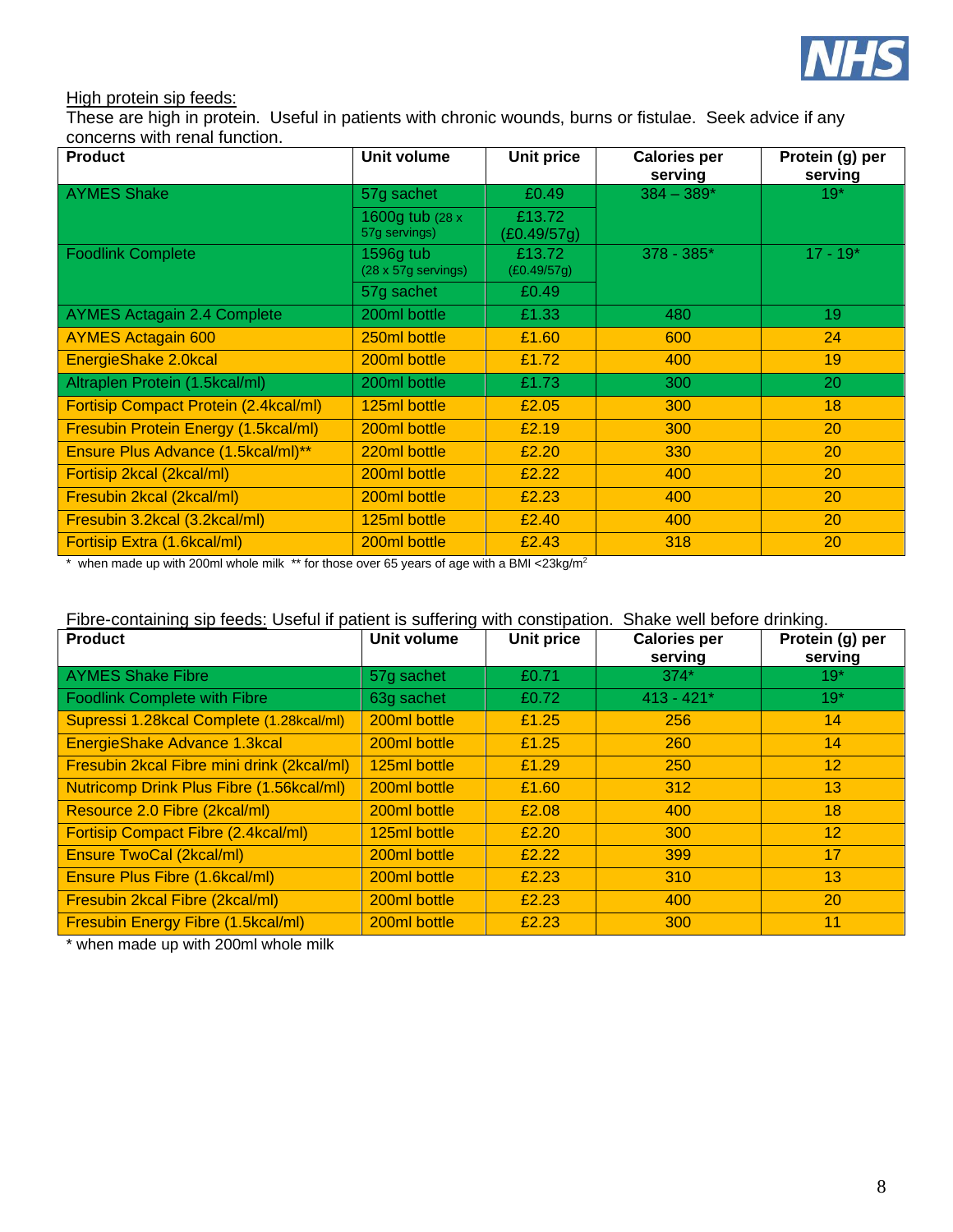

#### Semi-solid desserts: Often used in patients with dysphagia.

| <b>Product</b>                                   | Unit volume | Unit price | <b>Calories per</b><br>serving | Protein (g) per<br>serving |
|--------------------------------------------------|-------------|------------|--------------------------------|----------------------------|
| <b>AYMES ActaSolve Delight</b>                   | 57g sachet  | £0.99      | $302*$                         | $11*$                      |
| EnergieShake Dessert (1.5kcal/g)                 | 125g pot    | £1.10      | 188                            | 9                          |
| AYMES ActaCal Crème (1.5kcal/g)                  | 125g pot    | £1.19      | 188                            | 9                          |
| Fresubin 2kcal Crème (2.0kcal/g)                 | $125g$ cup  | £2.04      | 250                            | 12.5                       |
| Ensure Plus Crème (1.4kcal/g)                    | $125g$ pot  | £2.05      | 171                            | $\overline{7}$             |
| Forticreme Complete (1.6kcal/g)                  | 125g pot    | £2.06      | 200                            | $12 \overline{ }$          |
| Nutricrem (1.8kcal/g)                            | $125g$ pot  | £2.09      | 225                            | 12.5                       |
| <b>Fresubin Dessert Fruit (1.6kcal/g)</b>        | 125g pot    | £2.10      | 200                            | 9                          |
| Fresubin YOcrème (1.5kcal/g)                     | $125g$ pot  | £2.17      | 187                            | 9                          |
| <b>Nutilis Fruit Dessert Level 4 (1.4kcal/g)</b> | 150g pot    | £2.58      | 206                            | 11                         |

\* When made up with 75ml whole milk

#### Pre-thickened milk-shake style: Used in patients with dysphagia.

| <b>Product</b>                               | Unit volume  | Unit price | <b>Calories per</b> | Protein (g) per |
|----------------------------------------------|--------------|------------|---------------------|-----------------|
|                                              |              |            | serving             | serving         |
| Slo Milkshake+ IDDSI level 2                 | 50g sachet   | £0.85      | $334*$              | $24*$           |
| Slo Milkshake+ IDDSI level 3                 | 50g sachet   | £0.85      | $334*$              | $24*$           |
| Nutilis Complete Drink Level 3 (2.45kcal/ml) | 125ml bottle | £2.32      | 306                 | 12              |
| Nutilis Complete Crème Level 3 (2.45kcal/ml) | 125ml pot    | £2.32      | 306                 | 12              |
| Fresubin Thickened Level 2 (1.5kcal/ml)      | 200ml bottle | £2.35      | 300                 | <b>20</b>       |
| Fresubin Thickened Level 3 (1.5kcal/ml)      | 200ml bottle | £2.35      | 300                 | <b>20</b>       |

\* When made up with 200ml whole milk

#### Modular supplements: Specialist products only to be prescribed under the guidance of a dietitian, e.g.

| <b>Product</b>               | <b>Type</b>                                                    |
|------------------------------|----------------------------------------------------------------|
| <b>Altrashot</b>             | Fat, carbohydrate & protein liquid                             |
| Calogen                      | <b>Fat emulsion</b>                                            |
| <b>Calogen Extra</b>         | Fat emulsion with protein, carbohydrate, vitamins and minerals |
| <b>Calogen Extra Shot</b>    | Fat emulsion with protein, carbohydrate, vitamins and minerals |
| <b>Maxijul Super Soluble</b> | <b>Glucose polymer powder</b>                                  |
| <b>Pro-Cal Shot</b>          | Fat, carbohydrate & protein liquid                             |
| <b>Pro-Cal Powder</b>        | Fat, carbohydrate & protein powder                             |
| <b>Fresubin 5kcal Shot</b>   | <b>Fat emulsion</b>                                            |
| <b>ProSource</b>             | Collagen & whey protein liquid                                 |
| <b>ProSource Jelly</b>       | <b>Protein jelly</b>                                           |
| <b>ProSource Plus</b>        | Collagen & whey protein liquid                                 |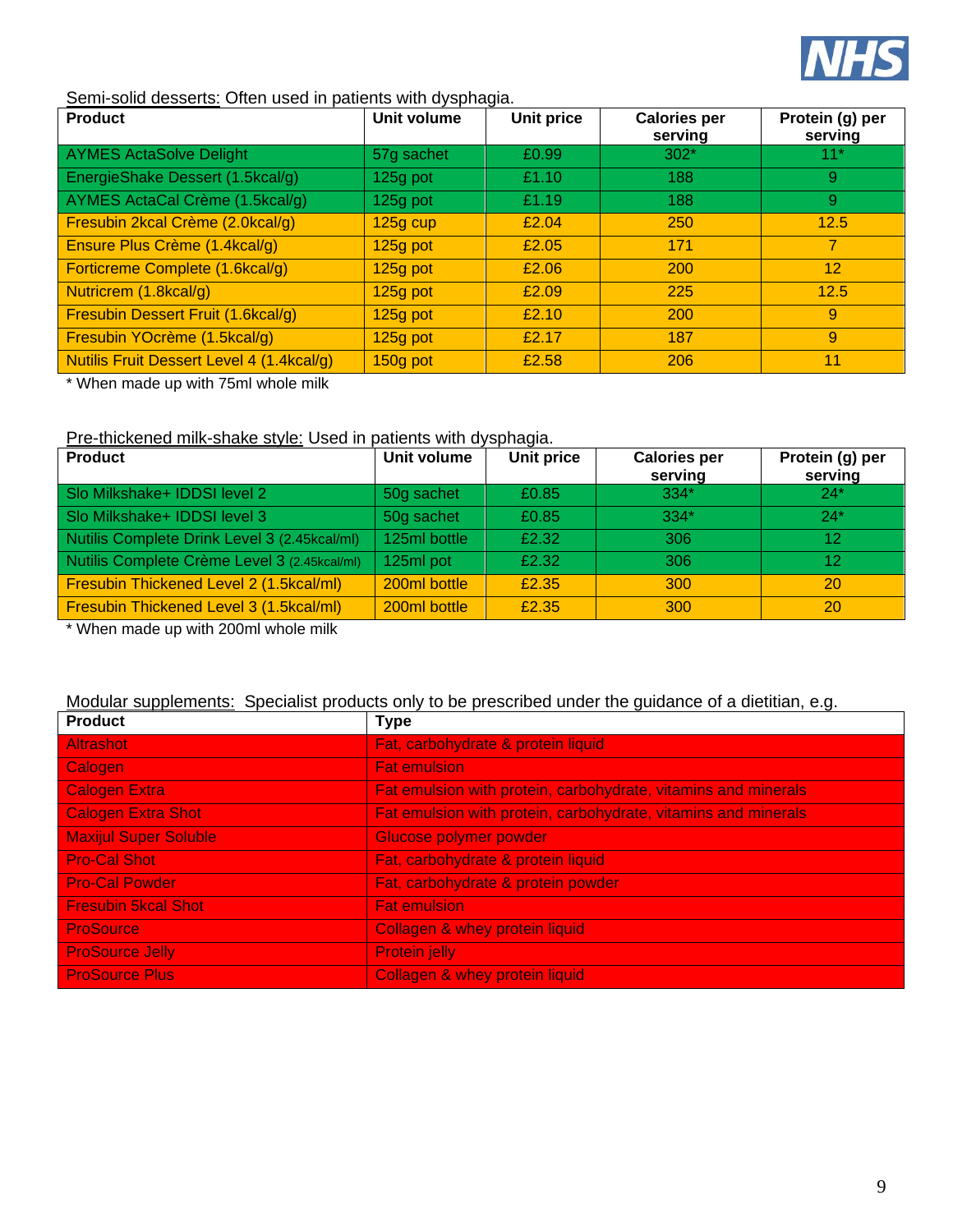

#### **Useful links**

AYMES Shake and AYMES Shake Compact mixing instructions: [www.aymes.com](http://www.aymes.com/)

Complan Shake mixing instructions:<https://www.nutricia.co.uk/hcp/pim-products/complan-shake.html>

Ensure Shake mixing instructions:<https://nutrition.abbott/uk/product/ensure-shake>

Foodlink Complete and Foodlink Complete Compact mixing instructions: [https://www.nualtra.com/nualtra](https://www.nualtra.com/nualtra-products/foodlink-complete/)[products/foodlink-complete/](https://www.nualtra.com/nualtra-products/foodlink-complete/)

Malnutrition Universal Screening Tool (MUST), available to download from the British Association for Parenteral and Enteral Nutrition (BAPEN) website at [www.bapen.org.uk](http://www.bapen.org.uk/)

MUST dietetic referral form, available to download from the dietetics page within Medicines Management at [http://www.ipswichandeastsuffolkccg.nhs.uk/GPpracticememberarea/Clinicalarea/Medicinesmanagement/C](http://www.ipswichandeastsuffolkccg.nhs.uk/GPpracticememberarea/Clinicalarea/Medicinesmanagement/CCGFormularies/Dieteticsformulary.aspx) [CGFormularies/Dieteticsformulary.aspx](http://www.ipswichandeastsuffolkccg.nhs.uk/GPpracticememberarea/Clinicalarea/Medicinesmanagement/CCGFormularies/Dieteticsformulary.aspx)

Care Home referral form, available to download from the dietetics page within Medicines Management at [http://www.ipswichandeastsuffolkccg.nhs.uk/GPpracticememberarea/Clinicalarea/Medicinesmanagement/C](http://www.ipswichandeastsuffolkccg.nhs.uk/GPpracticememberarea/Clinicalarea/Medicinesmanagement/CCGFormularies/Dieteticsformulary.aspx) [CGFormularies/Dieteticsformulary.aspx](http://www.ipswichandeastsuffolkccg.nhs.uk/GPpracticememberarea/Clinicalarea/Medicinesmanagement/CCGFormularies/Dieteticsformulary.aspx)

Information on food first, the first-line treatment for malnutrition, is available from the dietitians at Ipswich Hospital. Telephone 01473 704000. Leaflets can be downloaded from [https://www.bapen.org.uk/nutrition](https://www.bapen.org.uk/nutrition-support/nutrition-by-mouth/food-first-project-leaflets)[support/nutrition-by-mouth/food-first-project-leaflets](https://www.bapen.org.uk/nutrition-support/nutrition-by-mouth/food-first-project-leaflets)

Care Homes Nutrition in Older People booklet, available to download from the dietetics page within Medicines Management at

[http://www.ipswichandeastsuffolkccg.nhs.uk/GPpracticememberarea/Clinicalarea/Medicinesmanagement/C](http://www.ipswichandeastsuffolkccg.nhs.uk/GPpracticememberarea/Clinicalarea/Medicinesmanagement/CCGFormularies/Dieteticsformulary.aspx) [CGFormularies/Dieteticsformulary.aspx](http://www.ipswichandeastsuffolkccg.nhs.uk/GPpracticememberarea/Clinicalarea/Medicinesmanagement/CCGFormularies/Dieteticsformulary.aspx)

Fabulous Fortified Feasts. Food first recipes produced by PrescQIPP. Available to download from [www.prescqipp.info/headline-areas/nutrition](http://www.prescqipp.info/headline-areas/nutrition)

Do You Have a Small Appetite? A5 booklet produced by the Nutrition and Diet Resources UK (NDR-UK) and the Nutrition Advisory Group for the Elderly (NAGE) a specialist group of the British Dietetic Association (BDA) available to purchase from [https://www.ndr-uk.org/item/39/FoodFortification/Do-You-Have-a-Small-](https://www.ndr-uk.org/item/39/FoodFortification/Do-You-Have-a-Small-Appetite.html)[Appetite.html](https://www.ndr-uk.org/item/39/FoodFortification/Do-You-Have-a-Small-Appetite.html) This booklet is not suitable for people with diabetes.

Eating Well and Keeping Well with Diabetes, A5 booklet produced by the Nutrition and Diet Resources UK (NDR-UK) and the Nutrition Advisory Group for the Elderly (NAGE) a specialist group of the British Dietetic Association (BDA) available to purchase from [https://www.ndr-uk.org/item/41/Diabetes/Eating-Well-and-](https://www.ndr-uk.org/item/41/Diabetes/Eating-Well-and-Keeping-Well-with-Diabetes.html)[Keeping-Well-with-Diabetes.html](https://www.ndr-uk.org/item/41/Diabetes/Eating-Well-and-Keeping-Well-with-Diabetes.html)

Ipswich and East Suffolk CCG policy on Oral Nutritional Supplements in Care Homes and Information for Care Homes. Both available to download from <http://www.ipswichandeastsuffolkccg.nhs.uk/Yourhealth/Stayinghealthy/ONSinCareHomes.aspx>